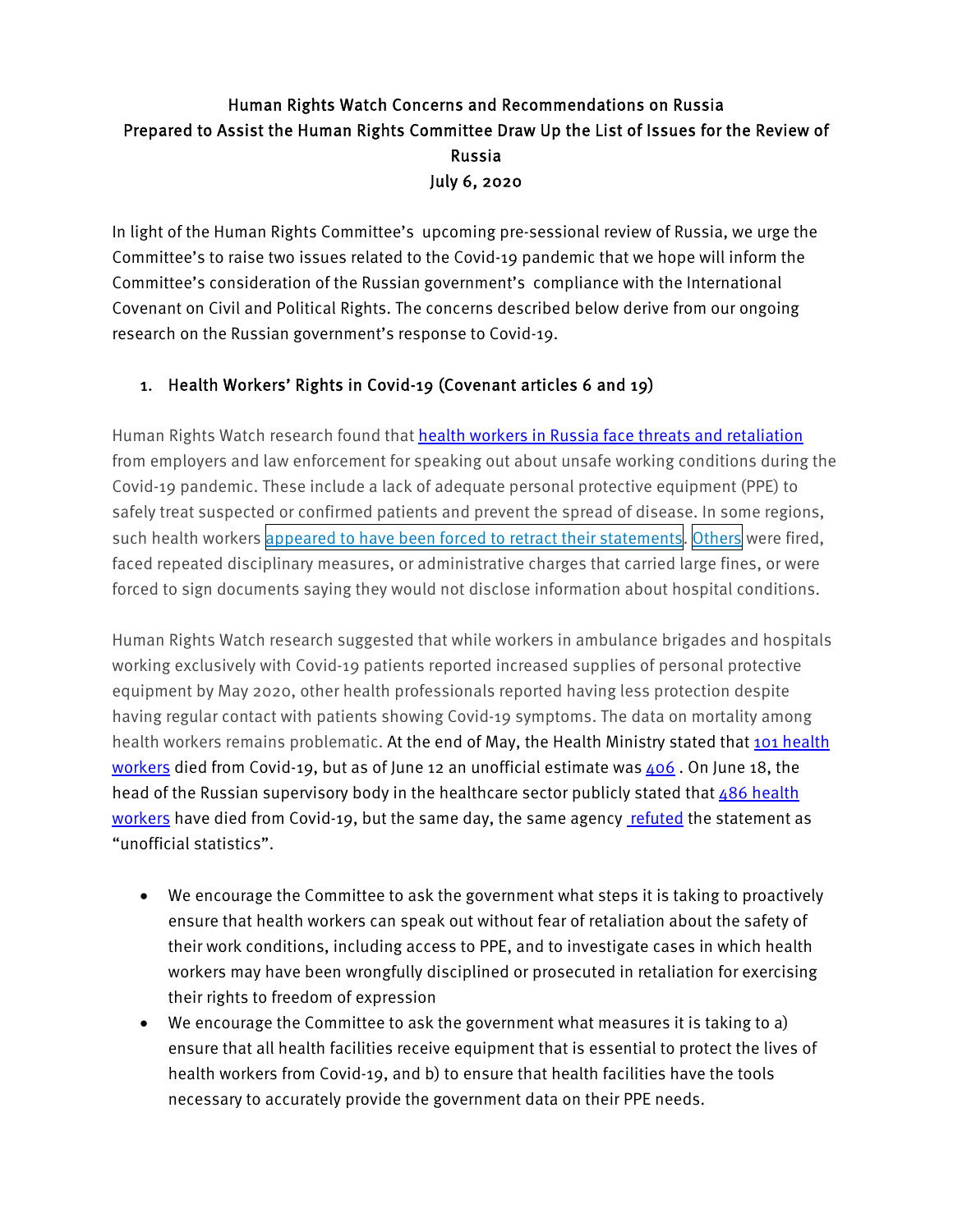We encourage the Committee ask the government to provide comprehensive data on compensation to health workers who died or were infected due to lack of PPE or other unsafe working conditions.

## 2. Indefinite Detention of Migrants (Covenant articles 7, 9, 10, 14 and 17)

Human Rights Watch research has highlighted the plight of more than 8,000 people, including families with children, who are effectively being held in indefinite migration detention across Russia because of the near-total shutdown in international travel due to Covid-19. Research suggests that migrants are placed in those centers through two distinct procedures – through deportation, which is an extrajudicial process, and is based on a decision of migration police; or though expulsion, which is mandated by court. In some cases, migrants had no recourse to due process, including in judicial processes, due to lack of access to adequate legal aid or interpretation.

In some, if not in most, detention centers, the conditions of detention may amount to inhuman and degrading treatment due to overcrowding, non-compliance with sanitation standards, lack of natural light. Some detainees report having to take food in their cells, including in proximity to toilets. Detainees with previous criminal records, including for violent crimes share cells with those without prior criminal records.

Experts have found that conditions in migration detention facilities are worse than in Russia's pretrial detention facilities or prisons. Access to medical care is especially problematic. In some cases, the only medical assistance available is limited to what may lawfully performed by a nurse practitioner. Furthermore, only one nurse practitioner is allocated per center. Several sources also reported shortages of basic medications and serious deficiencies in the treatment of *infectious* diseases.

Multiple cases before the European Court of Human Rights have confirmed that for years Russia has detained indefinitely people who cannot be removed from the country, violating the prohibition on arbitrary detention and other guarantees of liberty and security. Since 2014, the European Court has issued 18 such rulings against Russia, which still have not been implemented, despite Russian Constitutional Court confirming the European Court's position that indefinite detention is not permissible. The European Court also ruled that conditions in Russian migration detention centers amount to inhumane and degrading treatment.

- We encourage the Committee to ask the government:
	- o What steps it took to fulfill the March 25 recommendation by the United Nations Subcommittee on the Prevention of Torture to reduce populations in detention centers "to the lowest possible level" and what steps it took to place detainees in alternative settings that facilitate their protection from Covid-19